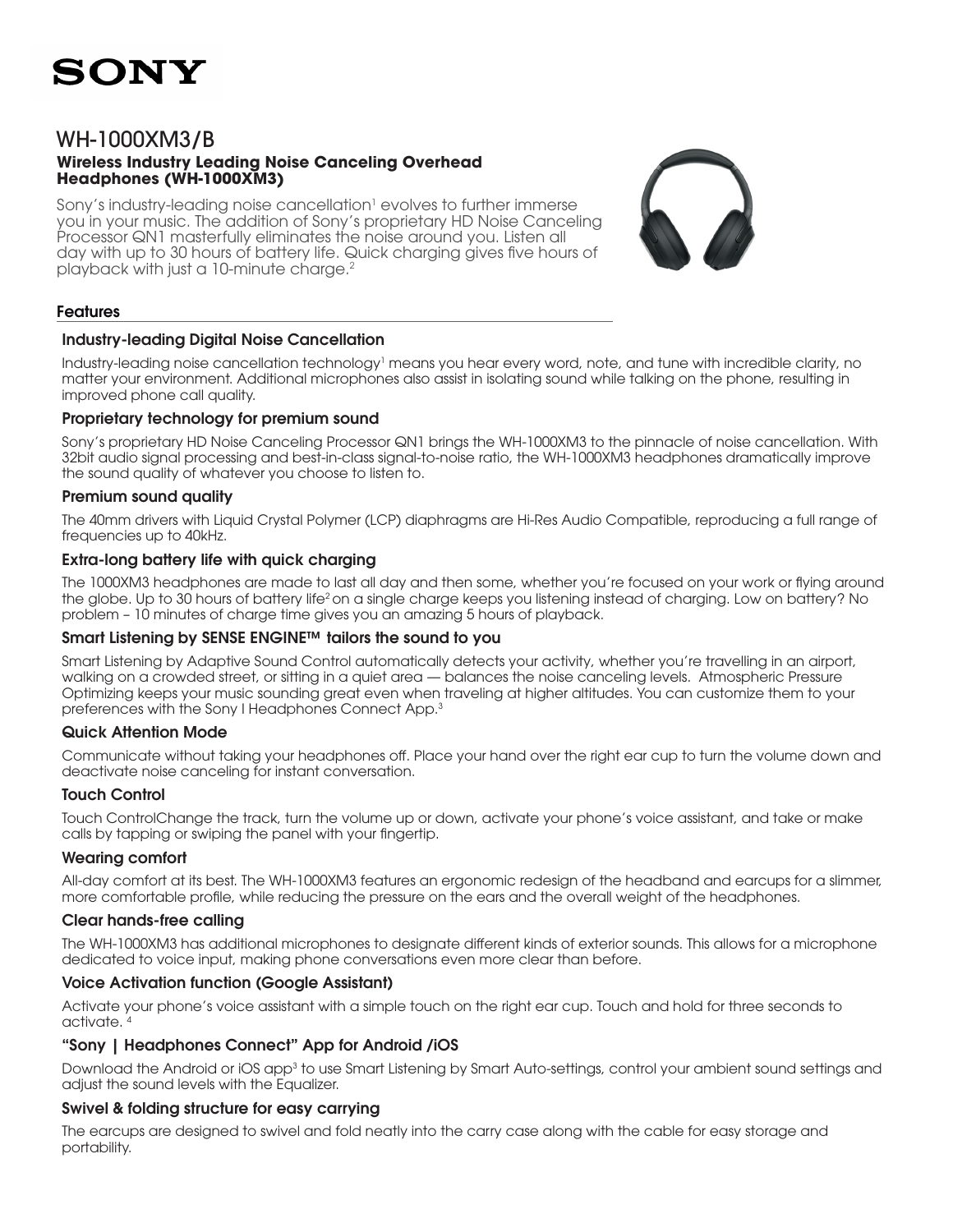# SONY

# Wireless freedom with Bluetooth® and NFC

Bluetooth® and NFC4 pairing make for hassle-free wireless connections to stream high-quality music and phone calls.

#### Noise cancellation personalized

Unique Personal Optimizing analyzes the sonic characteristics caused by head size, glasses, and hair, then optimizes the sound to you.

### Wireless streaming at its best

LDAC transmits approximately three times more data (at the maximum transfer rate of 990 kbps) than conventional Bluetooth® wireless audio, which allows you to enjoy your music in exceptional sound quality – close to Hi-Res Audio. 5

## **Specifications**

| Bluetooth                                    |                                                                                                                                                                           |
|----------------------------------------------|---------------------------------------------------------------------------------------------------------------------------------------------------------------------------|
| <b>Bluetooth® Technology</b>                 | Version 4.2                                                                                                                                                               |
| <b>Effective Range</b>                       | Line of sight approx.30ft (10m)                                                                                                                                           |
| <b>Frequency Range</b>                       | 2.4GHz band(2.4000GHz-2.4835GHz)                                                                                                                                          |
| Frequency Range(A2DP)                        | 20Hz - 20,000Hz (44.1 kHz Sampling) / 20Hz - 40,000Hz (LDAC 96 kHz Sampling,<br>990kbps)                                                                                  |
| Interface                                    | A2DP, AVRCP, HFP, HSP                                                                                                                                                     |
| <b>NFC</b>                                   | Yes                                                                                                                                                                       |
| Power Output                                 | Bluetooth power class 2                                                                                                                                                   |
| Supported Audio Format(s)                    | SBC, AAC, aptX, aptX HD, LDAC                                                                                                                                             |
| <b>Supported Content Protection</b>          | <b>SCMS-T</b>                                                                                                                                                             |
| General Features(Headphone)                  |                                                                                                                                                                           |
| CableLength                                  | Headphone cable(approx. 1.2m, OFC strands, gold-plated stereo mini plug)                                                                                                  |
| <b>Driver Unit</b>                           | 40mm, dome type(CCAW Voice coil)                                                                                                                                          |
| Frequency Response                           | 4Hz-40,000Hz                                                                                                                                                              |
| Headphone Type                               | Closed, dynamic                                                                                                                                                           |
| Impedance                                    | 47 ohm(1kHz)(when connecting via the headphone cable with the unit turned<br>on), 16 ohm(1kHz)(when connecting via the headphone cable with the unit<br>turned off)       |
| Magnet                                       | Neodymium                                                                                                                                                                 |
| Plug                                         | Gold-plated L-shaped stereo mini plug                                                                                                                                     |
| Sensitivity                                  | 104.5dB/mW(1kHz)(when connecting via the headphone cable with the unit<br>turned on), 101dB/mW(1kHz)(when connecting via the headphone cable with the<br>unit turned off) |
| <b>Wearing Style</b>                         | <b>Circum Aural</b>                                                                                                                                                       |
| Weights (Approx.) *excl.cable erights        | Approx. 255g                                                                                                                                                              |
| General Features(Active Headphones)          |                                                                                                                                                                           |
| <b>Batteries</b>                             | DC3.7V: Built-in litium-ion rechargeable battery                                                                                                                          |
| <b>Battery Charge Method</b>                 | <b>USB</b>                                                                                                                                                                |
| <b>Battery Charge Time</b>                   | Approx. 3 Hours (Full charge)                                                                                                                                             |
| Battery Indicator (charge indication)        | <b>Red LED</b>                                                                                                                                                            |
| Battery Indicator (working indication)       | <b>Blue LED, Red LED</b>                                                                                                                                                  |
| Battery Life(continuous communication time)  | Max. 24 hours(NC ON), Max. 30 hours(NC OFF)                                                                                                                               |
| Battery Life(continuous music playback time) | Max. 30 hours(NC ON), Max. 38 hours(NC OFF)                                                                                                                               |
| <b>Battery Life(Waiting Time)</b>            | Max. 30 hours(NC ON), Max. 200 hours(NC OFF)                                                                                                                              |
| <b>Frequency Response</b>                    | 4Hz-40,000Hz                                                                                                                                                              |
| Input(s)                                     | Stereo Mini Jack                                                                                                                                                          |
| <b>Passive Operation</b>                     | Yes                                                                                                                                                                       |